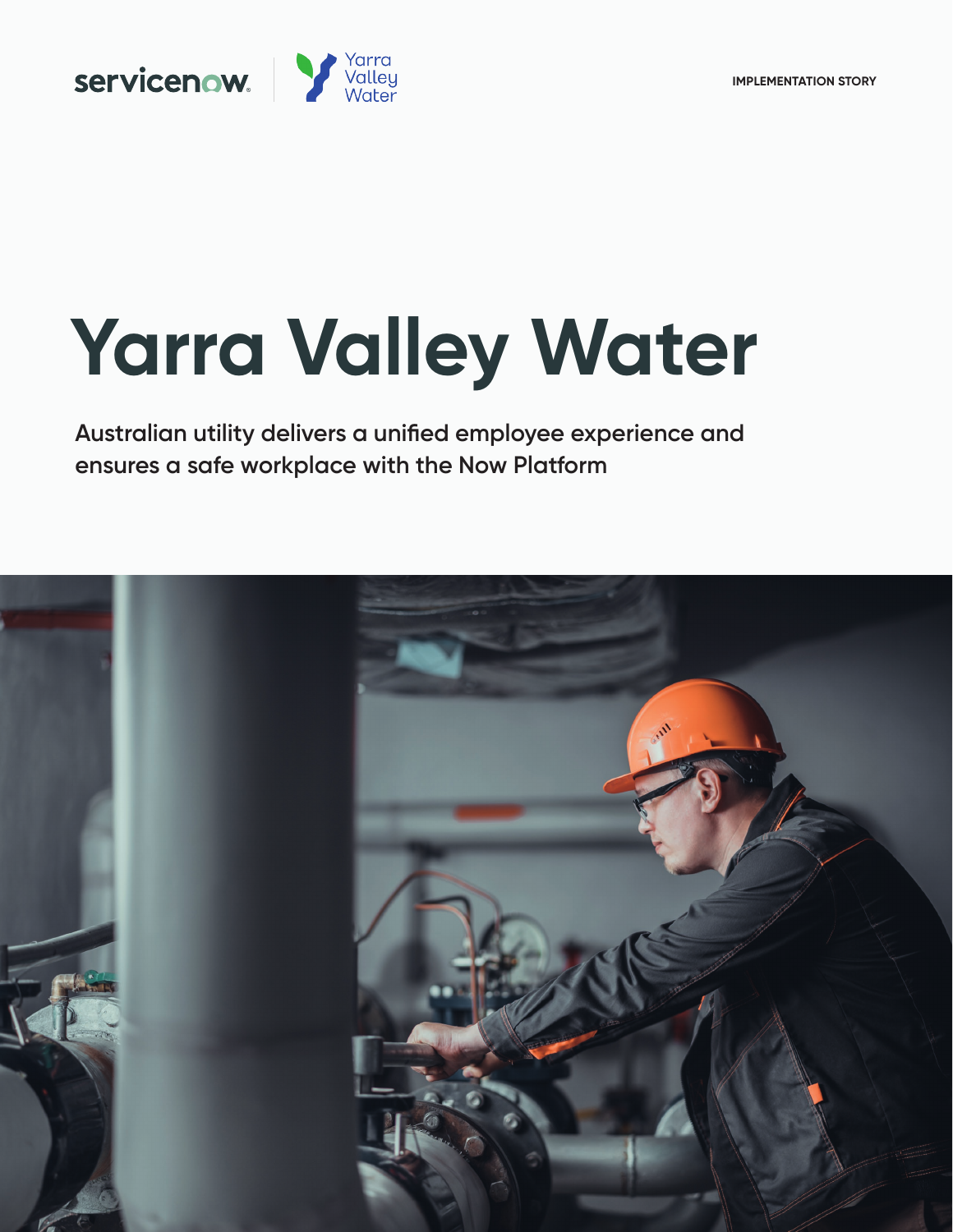

**Yarra Valley Water is Melbourne's largest water provider, delivering water and sanitation services to two million people and nearly 60,000 businesses. Its service area covers more than 4,000 square kilometers with a network of more than 20,000 kilometers of water and sewerage mains. It operates 44 reservoirs, 169 pumping stations, and 10 sewage treatment plants. It has assets worth more than AUD5 billion.** 

# **Challenge**

Respond to the COVID-19 pandemic by providing a safely managed workplace

# **Products**

- ServiceNow® Workplace Service Delivery
- ServiceNow® Integration Hub

# **Solution**

Digitalize processes to manage workplace reservations and visitor registrations with Workplace Service Delivery

# **Support return-to-work policy and maintain a safe workplace**

In March 2020 all staff at Yarra Valley Water (YVW) were required to work from home because of the COVID-19 pandemic. Water utilities such as YVW manage critical infrastructure which must be operated and managed by on-site staff, so the company needed an approach and application that would both protect staff through registration, approval, and track their movements, as well as ensuring business continuity was not impacted. Initially the system was all paper-based while a digital capability was built. During this period, management responses to the virus and government requirements were changing daily, which in turn changed the application requirements. Fortuitously, Yarra Valley Water had just embarked on a digital transformation and was able to take immediate advantage of its investment in ServiceNow.

"We saw ServiceNow as our strategic partner rather than just a service management provider," says Glenn Wilson, General Manager, Service Futures, Yarra Valley Water. After the first series of lockdowns, the Victorian Government announced a staged return to workplace policy. Yarra Valley Water wanted to ensure a safe workplace for employees while regulating the number of people working in the office and maintain social distancing under the new health guidelines.

**6** weeks to roll out Workplace Service Delivery



instead of hours to perform contact tracing



**Industry: Utilities** 

**Location:**  Victoria, Australia



# **Unified**

experience for employees to maintain a safe workplace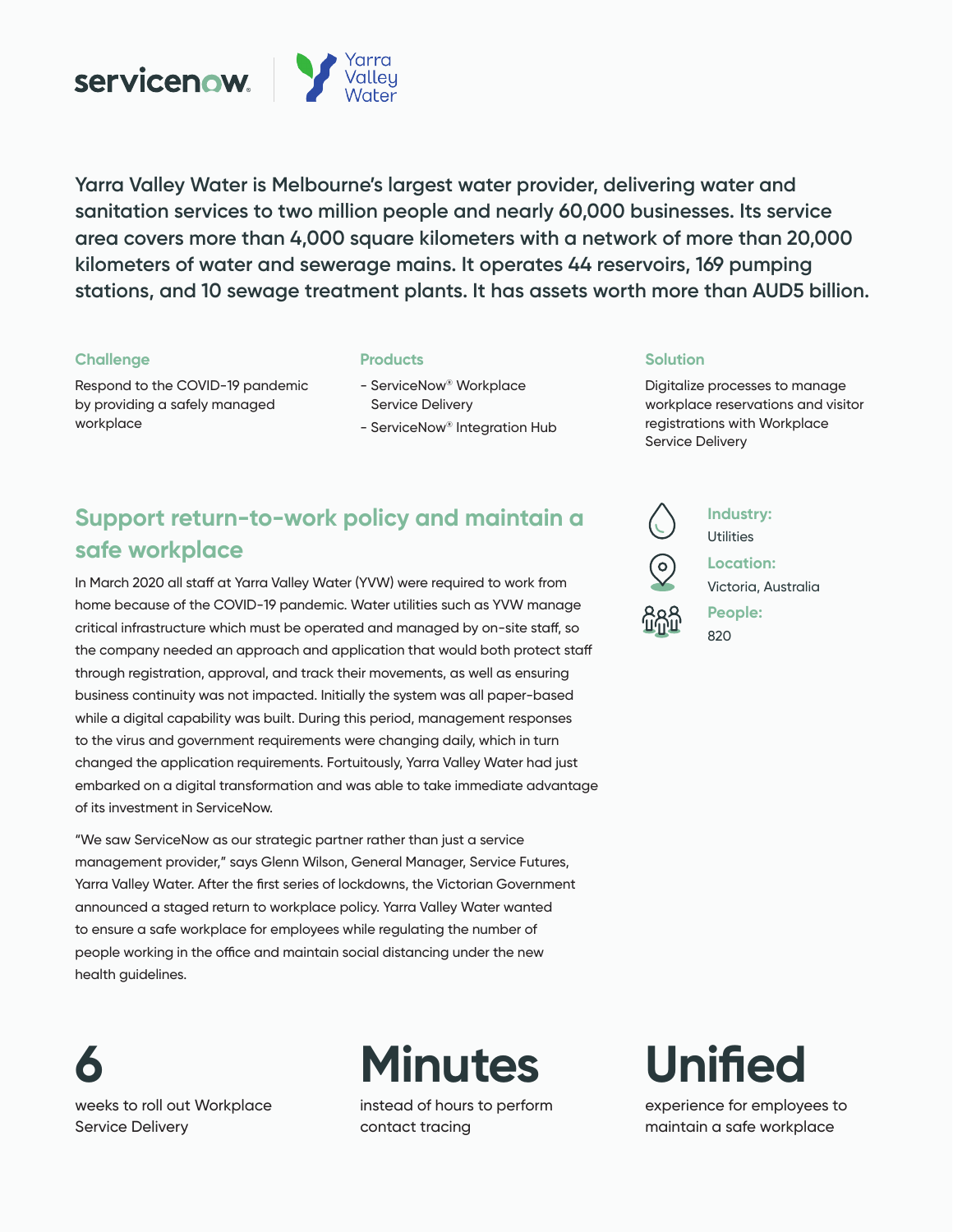



Yarra Valley Water achieved this by digitalizing the process for reserving a desk with ServiceNow Workplace Service Delivery. As most employees had been allocated dedicated desks for more than 20 years, it was a big cultural shift, but ServiceNow made the transition easier. Using ServiceNow Workplace Space Mapping and ServiceNow Workplace Reservation Management applications available within the Workplace Service Delivery solution, employees can easily view the office space from the mapping feature and quickly select the desk they want to book and work at for the day.

To help those people who joined the organization during the lockdown period and were not familiar with the office site, the application also includes a Way Finder, a function which acts like an internal GPS to help them find their way around and locate their booked desk.

According to Kowsikaraman Pattabiraman (Raman), Senior IT Service Delivery Manager at Yarra Valley Water, the company was one of the first early adopters of ServiceNow's Workplace Service Delivery solution in Australia and rolled out the solution in only six weeks.

"With changing health guidelines, we had to quickly adopt a solution that employees could easily use when we started returning to the office. ServiceNow enabled us to achieve this," says Raman.

Yarra Valley Water has also expanded use of ServiceNow Workplace Service Delivery and Integration Hub to simplify the process for visitor management.

"Visitors simply need to scan a QR code via their mobile device and enter their details into the ServiceNow check-in page. If they are a repeat visitor, ServiceNow will preload their information," says Raman. "Thanks to ServiceNow Workplace Service Delivery, managing visitors and workplace reservations is now a seamless experience for both employees and visitors."

While safety is important to all companies, water utilities have a higher proportion of high-risk jobs and activities which are often undertaken in remote locations at all times of the day and night. ServiceNow Workplace Service Delivery enables Yarra Valley Water to manage this risk, for example when employees or contractors visit a facility such as a treatment plant, they can easily check in with the Workplace app which allows facility managers to know who is onsite. If there is the need for an emergency evacuation, the facility manager is able to broadcast a message instantly to all on-site personnel.



ServiceNow Workplace Service Delivery empowered the business to be more innovative as we progress with a staged return to workplace policy. We can now deliver a unified experience for employees and maintain a safe workplace.

### **Sandra Sanderson**

Head of ICT Services, Service Futures, Yarra Valley Water Corporation



We saw ServiceNow as our strategic partner rather than just a service management provider.

#### **Glenn Wilson**

General Manager, Service Futures Yarra Valley Water Corporation